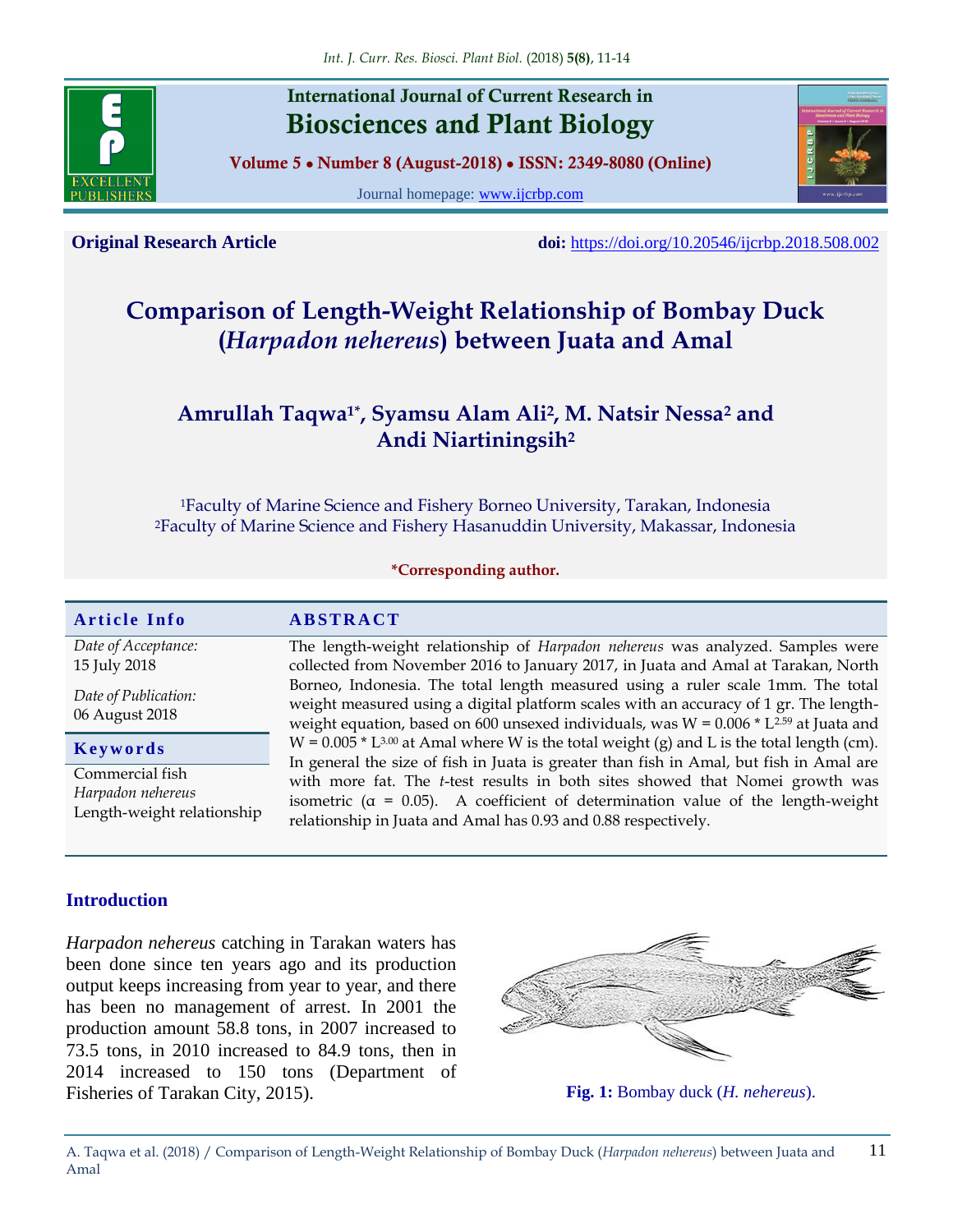*H. nehereus* is one of the most important commercial fish consumed. The catches consumed in fresh condition only a small amount of the total, the rest processed into a dry form for national and international markets (DG Directorate General of Wild Fisheries, 2014). *H. nehereus* catch in Indonesia was 12,200 tons in 1990 and increased to 15,200 tons in 1995 (Carpenter and Niem, 1999). Nomei fish production in the world from 2011 to 2014 respectively 225,306 tons; 207,569 tons; 257,384 tons; 277,119 tons and 257.206 tons (FAO, 2016). Fishermen provide information that the size of fish caught is likely to be smaller, indicating that Nomei fish has been under pressure in capture. Given the facts that the catch was increased year by year and size of fish to be smaller, the management of *H. nehereus* needs to be done. This management policy must be supported by a scientific basis in the form of accurate data. Data of ecobiology aspect is one of the aspects needed in fisheries management.

In Juata, *H. nehereus* were caught by trawl for 3-4

days during neap tide period (on 7 - 10 and 21 - 24 moon day), while in Amal waters, *H. nehereus* were caught by trap net for 7 days (on 1 - 4 , 12 - 18, and 27 - 30 moon day).

In this paper, we compared the length-weight relationship of *H. nehereus* caught in Juata and Amal waters.

## **Materials and methods**

The length (cm) and weight (g) of *H. nehereus* were collected at Juata and Amal waters, Tarakan, North Borneo, Indonesia from November 2016 to January 2017 (Fig. 2). These samples were collected from fishermen. Sampling has been done every tidal period (twice every month).

*H. nehereus* were caught by trawl in Juata, and by trap net in Amal. The total length measured by a 1 mm scale ruler. The total weight is measured by electric scales with a precision of 1 g.



**Fig. 2:** Sampling sites. Site 1. Juata and Site 2. Amal.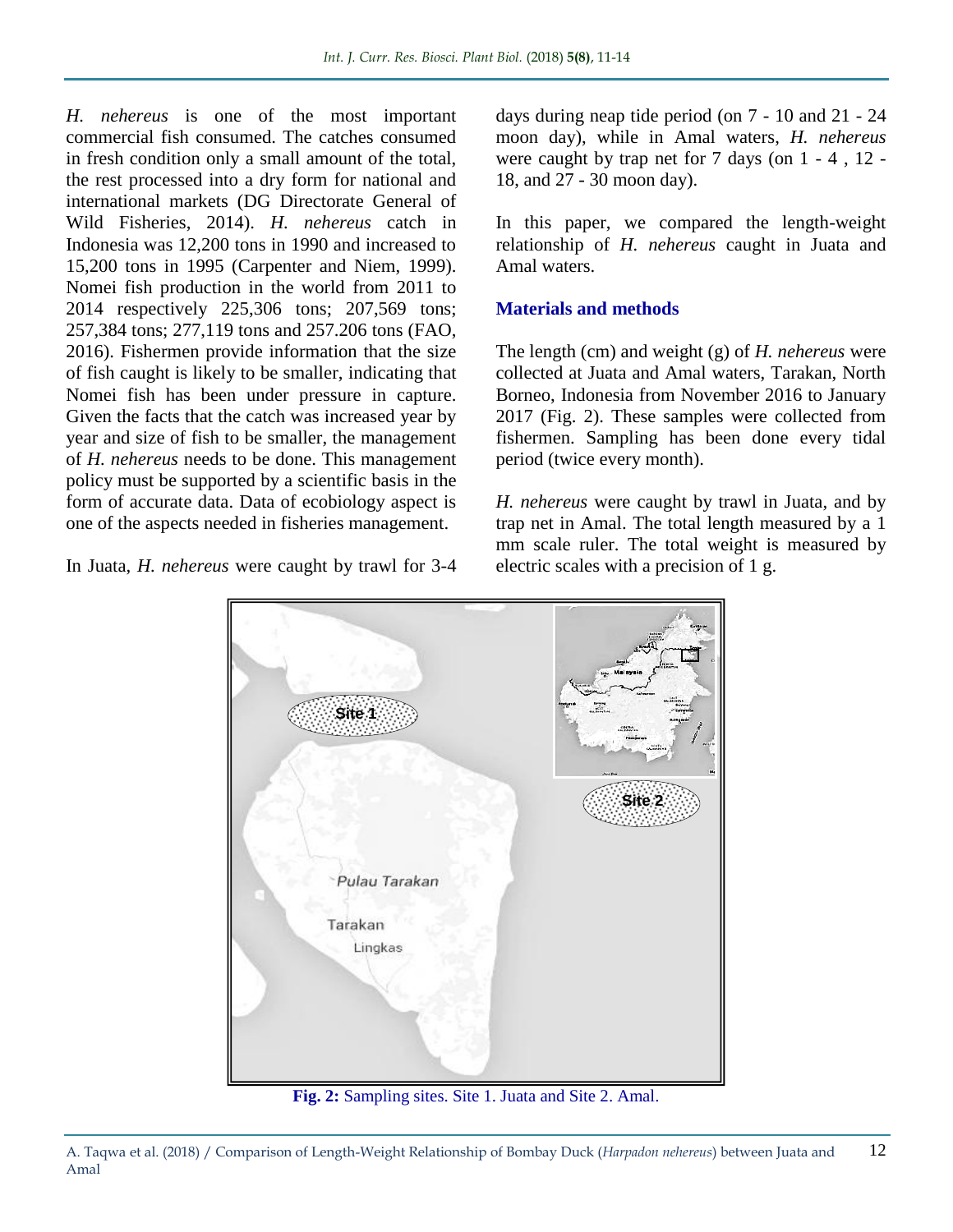### **Data analysis**

The length-weight relationship of *H. nehereus*  estimated using the formula  $W= aL<sup>b</sup>$  (Le Cren, 1951), where:  $W =$  total weight (g) of the fish,  $L =$ total length (cm) of fish, *a* and *b* are the constants. The constants *a* and *b* in the equation were estimated using Microsoft Excel.

The *t*-test was used by dividing the differences between *b* and 3 by standard error of *b* to the whether the regression coefficient significantly deviated from the expected cubic value.

The *t*-test formula (Pauly, 1984):

$$
\hat{\mathbf{t}} = \frac{\mathbf{sd}_{\mathbf{x}}}{\mathbf{sd}_{\mathbf{y}}} \cdot \frac{|b-3|}{\sqrt{1-\mathbf{r}^2}} \cdot \sqrt{\mathbf{n} - 2}
$$

Where,  $sd_x$  is the standard deviation of the log L values, and  $sd_v$  the standard deviation of the log W values, n being the number of fish used in the computation. The value of b is different from 3 if  $\hat{t}$ is greater than the tabled value of t for n - 2 d.f.

#### **Results and discussion**

The summary of total length-weight relationships of *H. nehereus* based on 300 individuals each site. The range of the total length and weight at Juata and Amal were given in Table 1.

Table 1. The range of the total length and weight at both sites.

| <b>Site</b> | Length $(cm)$ | Weight $(g)$   |
|-------------|---------------|----------------|
| Juata       | $15.6 - 25.4$ | $19.3 - 122.8$ |
| Amal        | $13.1 - 27.5$ | $18.1 - 116.8$ |

The length-weight relationship was determined by the following equation  $W = 0.006 * L^{2.95}$ at Juata and  $W = 0.005 \times L^{3.00}$  at Amal (Fig. 3). In general the size of fish in Juata is greater than fish in Amal, but fish in Amal are with more fat. The *t*-test results in both sites showed that Nomei growth was isometric ( $\alpha = 0.05$ ). In general, the value of b

depends on the physiological, environmental, geographic conditions, sampling techniques, biological conditions and food availability (Jenning et al., 2001; Froese, 2006). Muchlisin (2010) states that the size of the value of b is also influenced by fish behavior.

A coefficient of determination value of the lengthweight relationship in Juata and Amal has 0.93 and 0.88 respectively. High coefficient of determination value shows a close relationship between weight gain with increasing length and vice versa. The determinant coefficient value of 88% to 93% of the total weight gain variant can be explained by the graph of the length-weight relationship. The observations show that *H. nehereus* have a compressed, compact body shape, in addition to fat caused by long increments, but also due to height.



Growth is influenced by many factors both internal and external factors. External factors include the amount and size of available food, the number of fish using available food sources, temperature, dissolved oxygen, ammonia levels in the water and salinity (Moyle and Cech, 1988).